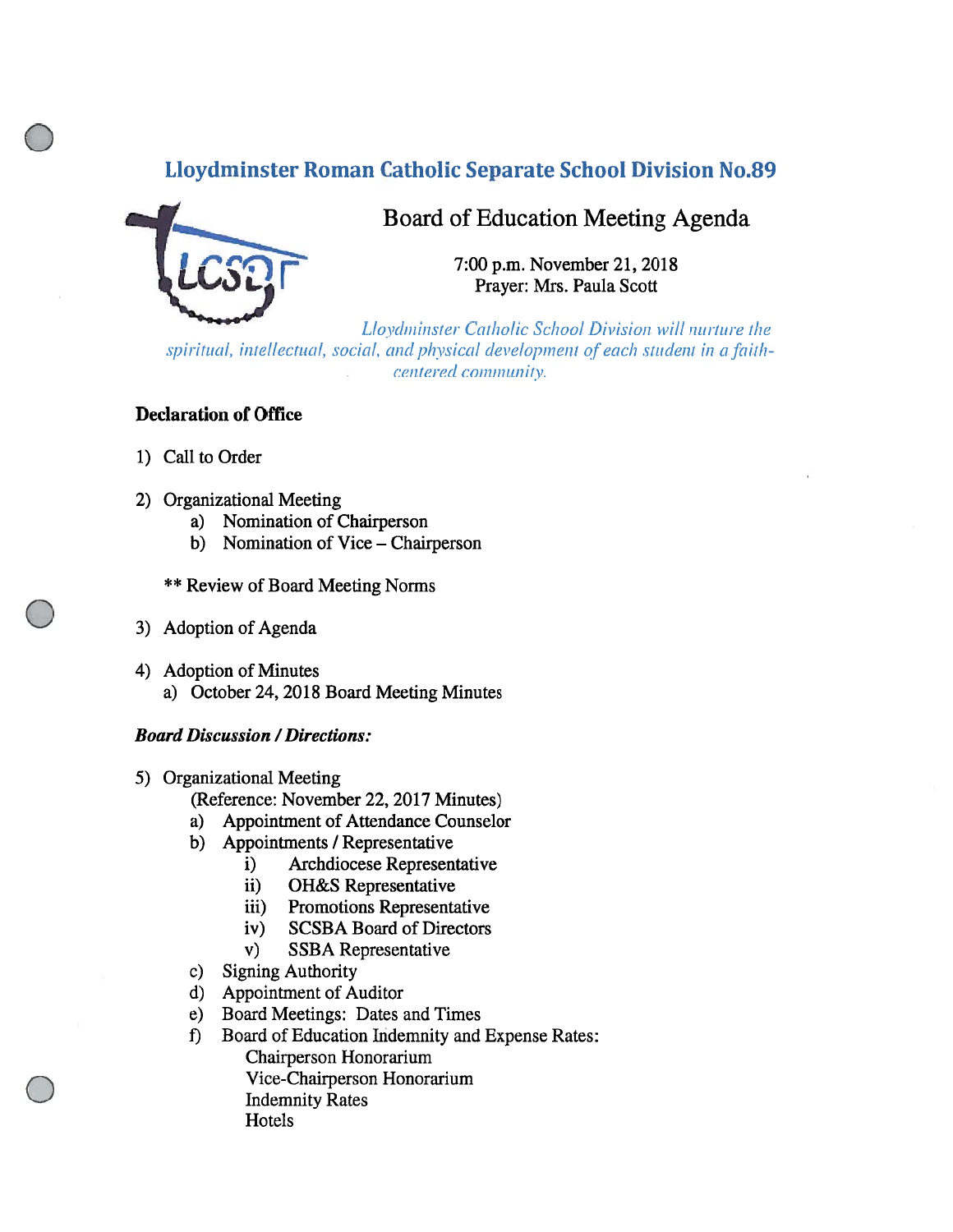Non-Hotel Stay Meals Mileage Technology Allowance Administration Rates

- 6) Board /Director Relations
	- a) Business Arising from the Minutes
	- b) Board Retreat
- 7) Accountability to Provincial Government
	- a) 2017-18 Annual Report
	- b) ACSTA AGM
	- c) SSBA AGM
	- d) Collective Bargaining Agreement
- 8) Accountability to Community
	- a) Communications
	- b) School Community Council
		- i) SCC Executive
		- ii) Action Plan
		- iii) Budget
- 9) Fiscal Accountability
	- a) August 31, 2018 Financial Statements
		- i) Audit Findings Letter
		- ii) Summary of Misstatements
	- b) Year End Reserve Allocations
	- c) Vision Zero Investment into Father Gorman
- 10) Policy

 $\leftrightarrow$ 

a) Board Annual Work Plan

#### Administrative Items:

- 11) Personnel Management
	- a) Personnel Report
- 12) Information Items
- 13) Correspondence
	- a) Government of Saskatchewan EAL Initial Assessment fund
	- b) National Child's Day
	- c) Catholic Education Matters
	- d) Honourable David Eggen Letter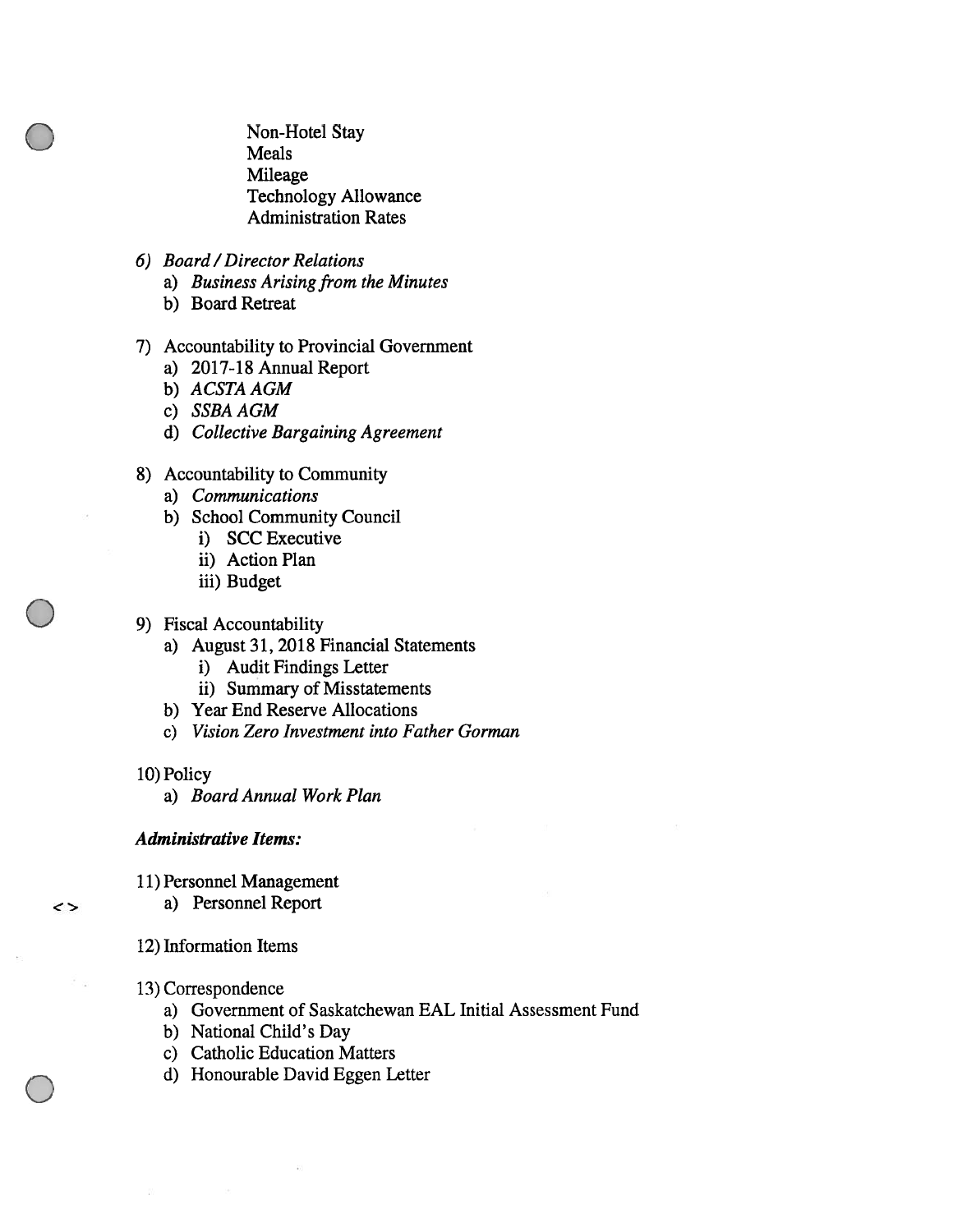14) Identification of Emergent Items

15) Closing Prayer

16) Adjournment

# December Prayer: Mrs. Jill Wytrykusz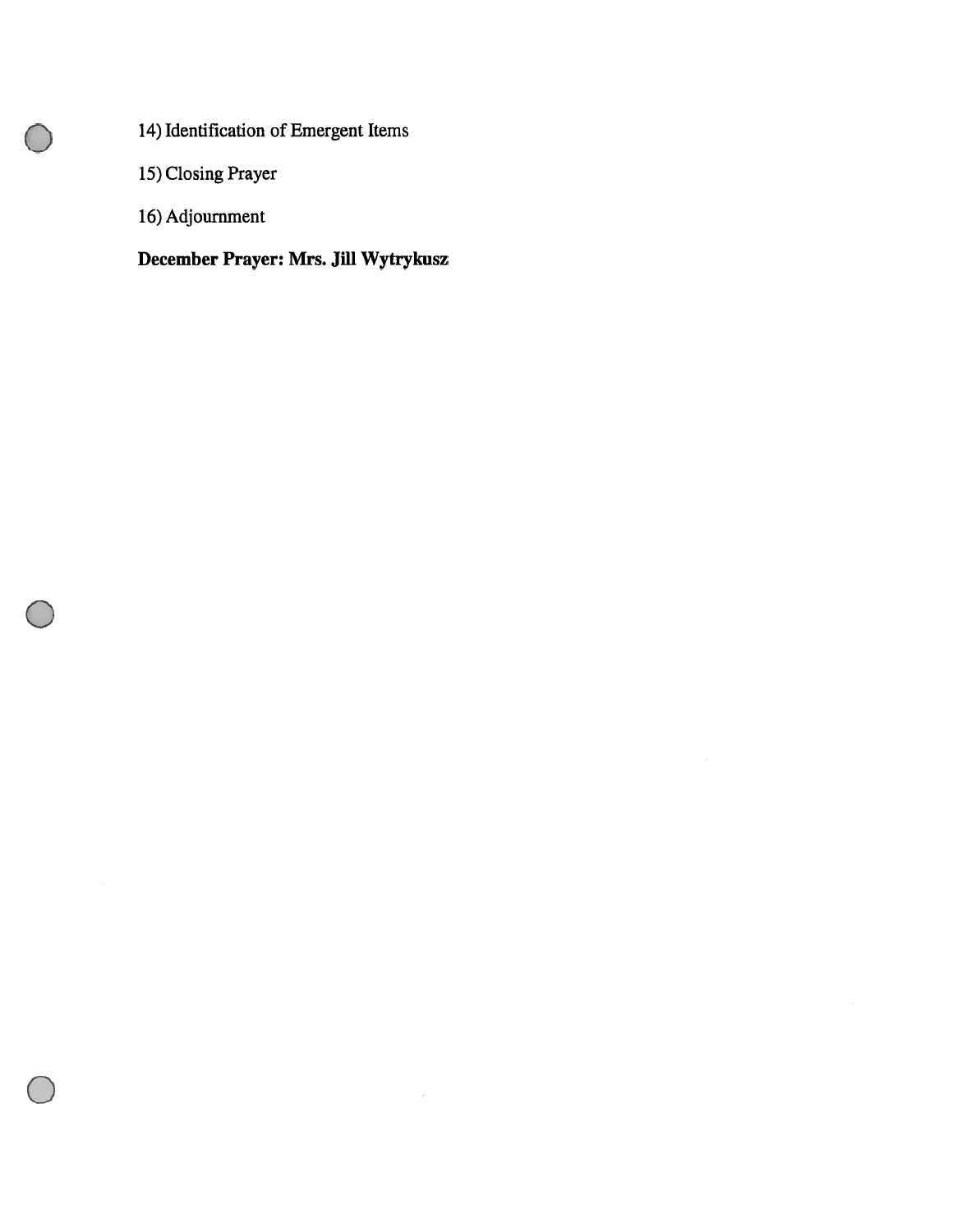## LLOYDMINSTER R.C.S.S.D. #89

## MINUTES OF THE REGULAR BOARD MEETING

## Wednesday, November 21, 201\$

TIME AND PLACE: The meeting commenced at 7:01 p.m. in the Board Room.

ATTENDANCE: Mrs. Paula Scott (Chair) Mrs. Michelle Rusteika Mrs. Laurie Makichuk (conference call 7:07 p.m., arrived at 7:15 p.m.) Mr. Chris Carnell Mrs. Jill Wytrykusz Mrs. Erin MacDuff Mr. Calvin Fendelet

> Mr. Nigel McCarthy, Director of Education Ms. Glenda Kary, Deputy Director of Education Mrs. Melanie Stelmaschuk, Chief Financial Officer Mr. Kevin Kusch, Deputy Director of Learning

Video: Girls In Sports

Prayer led by Mrs. Paula Scott.

Mr. Nigel McCarthy called the Organization meeting to order at 7:08 p.m.

## ORGANIZATION MEETING:

Mr. Nigel McCarthy called the Organizational Board Meeting to order.

Mr. Nigel McCarthy called for nominations for Chairperson of the Board.

Mr. Chris Carnell nominated Mrs. Paula Scott.

Mr. Nigel McCarthy called for nominations three times and called for nominations to be closed.

17/11/21-01 Mrs. Michelle Rusteika moved that nominations close.

Close Nominations

## CARRIED

Mrs. Paula Scott was acclaimed Chairperson and took over as Chair of the meeting.

Mrs. Paula Scott called for nominations for Vice-Chair of the Board.

 $M \gg 1$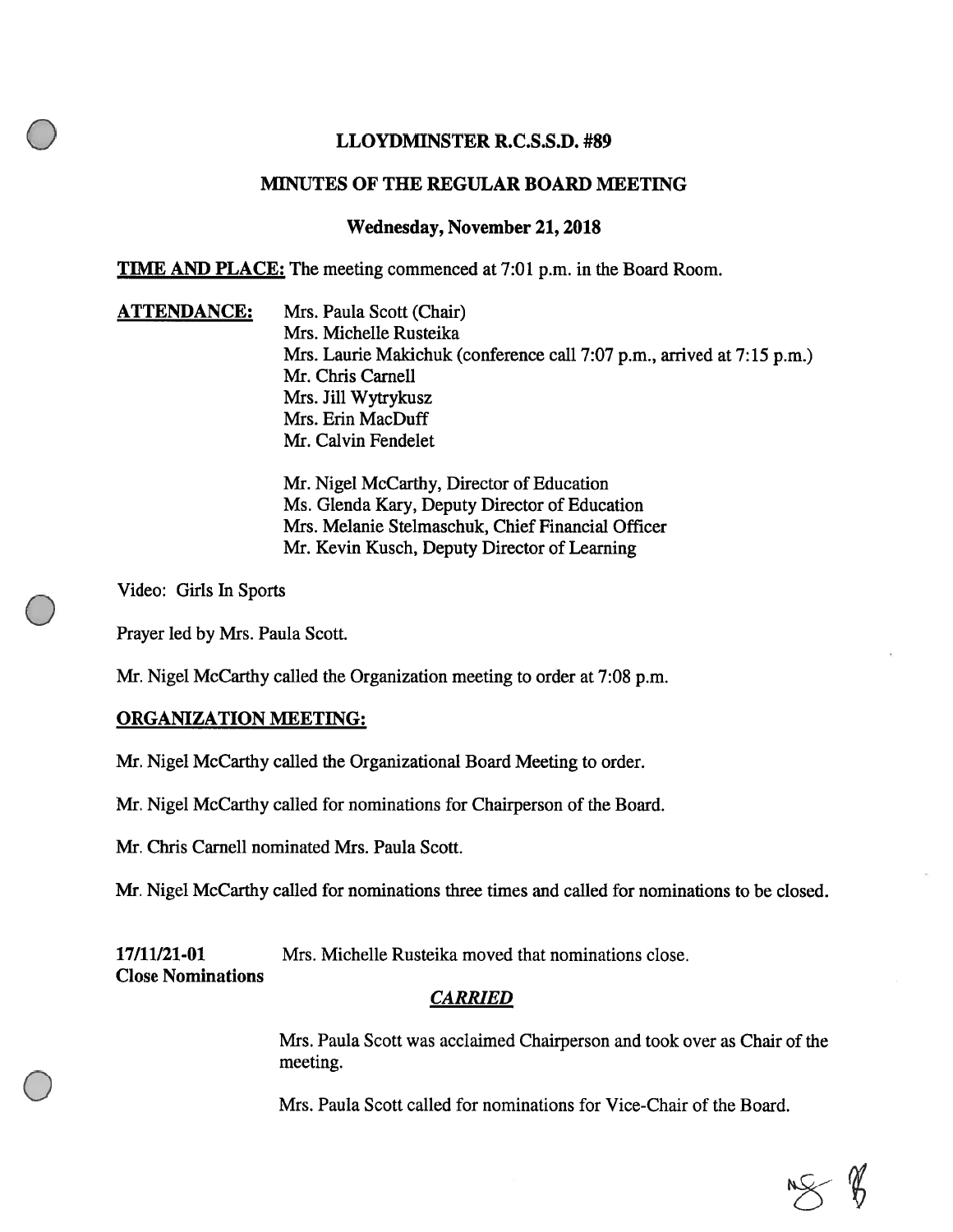|                                                          | Mrs. Erin MacDuff nominated Mrs. Michelle Rusteika.                                                                                                                     |  |
|----------------------------------------------------------|-------------------------------------------------------------------------------------------------------------------------------------------------------------------------|--|
|                                                          | Mrs. Paula Scott called for nominations three times and called for<br>nominations to be closed.                                                                         |  |
| 17/11/21-02<br><b>Close Nominations</b>                  | Mrs. Jill Wytrykusz moved that nominations close.                                                                                                                       |  |
| <b>CARRIED</b>                                           |                                                                                                                                                                         |  |
|                                                          | Mrs. Michelle Rusteika was acclaimed Vice-Chair.                                                                                                                        |  |
| <b>ADDITIONS:</b>                                        | No additions                                                                                                                                                            |  |
| 17/11/21-03<br>Agenda                                    | Mrs. Michelle Rusteika moved that the Board of Education adopt<br>the agenda, as presented.                                                                             |  |
| <i><b>CARRIED</b></i>                                    |                                                                                                                                                                         |  |
| 17/11/21-04<br><b>October 24, 2018</b><br><b>Minutes</b> | Mrs. Erin MacDuff moved that the Board of Education approve<br>October 24, 2018 Board Meeting minutes, as presented.                                                    |  |
| <b>CARRIED</b>                                           |                                                                                                                                                                         |  |
| 17/11/21-05<br><b>Attendance</b><br>Counselor            | Mrs. Michelle Rusteika moved that Mr. Kevin Kusch,<br>Deputy Director of Learning, be appointed Attendance Counselor.                                                   |  |
|                                                          | <b>CARRIED</b>                                                                                                                                                          |  |
| 17/11/21-06<br><b>Archdiocese</b>                        | Mrs. Jill Wytrykusz moved that Mrs. Paula Scott and Mrs.<br>Michelle Rusteika be appointed as the Archdiocese Representatives.                                          |  |
| Representative<br><b>CARRIED</b>                         |                                                                                                                                                                         |  |
| 17/11/21-07<br>OH & S<br>Representative                  | Mrs. Erin MacDuff moved that Mrs. Paula Scott, Mrs. Michelle<br>Rusteika and Mrs. Jill Wytrykusz be appointed as the<br>Occupational Health and Safety Representatives. |  |
| <b>CARRIED</b>                                           |                                                                                                                                                                         |  |
| 17/11/21-08<br><b>Promotions</b><br>Representative       | Mrs. Laurie Makichuk moved that Mrs. Jill Wytrykusz be<br>appointed as the Promotions Representative.                                                                   |  |
|                                                          | CARRIED                                                                                                                                                                 |  |

 $\frac{1}{\sqrt{2}}$ 

 $\bigoplus$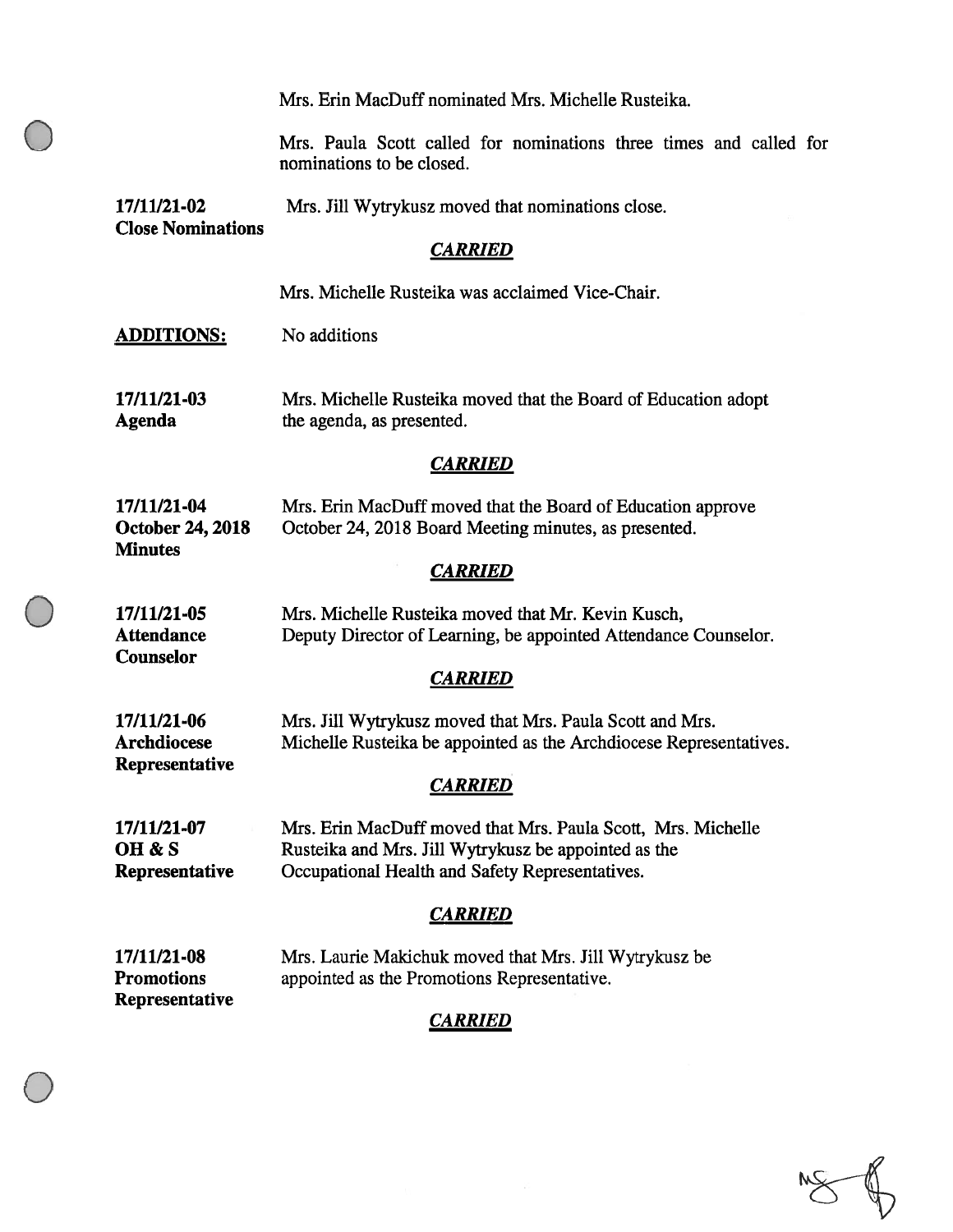17/11/21-09 Mr. Chris Camel! moved that Mrs. Paula Scott and Mrs. SCSBA Michelle Rusteika be appointed as the representatives for the Board of Directors SCSBA Board of Directors. Representative **CARRIED** 17/11/21-10 Mrs. Jill Wytrykusz moved that Mrs. Paula Scott and Mrs. SSBA Michelle Rusteika be appointed as the representatives for the **Board of Directors** SSBA Board of Directors. Representative **CARRIED** 17/11/21-11 Mr. Calvin Fendelet moved that the signing authorities for the Signing Authority Board of Education be any of the following: Chairperson; Vice-Chairperson; Chief financial Officer; Director of Education and Deputy Director of Education. **CARRIED** 17/11/21-12 Mrs. Laurie Makichuk moved that the Board of Education appoint Auditors the firm of MNP as auditors for the 2019-2020 fiscal year. **CARRIED** 17/11/21-13 Mr. Calvin Fendelet moved that Mrs. Laurie Makichuk be SCC appointed as the School Community Council representative. **Representative CARRIED** 17/11/21-14 Mrs. Erin MacDuff moved that Committee of the Whole Meeting Dates and Board of Education meeting schedules for 2018-2019 be 2018-2019 accepted, as presented. **CARRIED** 17/11/21-15 Mrs. Jill Wytrykusz moved that the Board of Education approve Indemnity and the Indemnity and Expense rates as follows: Expense Rates The Board Chair shall receive an honorarium of \$1,430.73 per month. The Board Vice-Chair shall receive an honorarium of \$1,073.05 per month. Trustees shall receive an honorarium of \$715.37 per month. Hotel At Cost Non-Hotel Stay per night \$25.00 Meals Breakfast  $$15.00 + GST$ Dinner \$15.00 +GST Supper \$30.00 <sup>+</sup> GST Mileage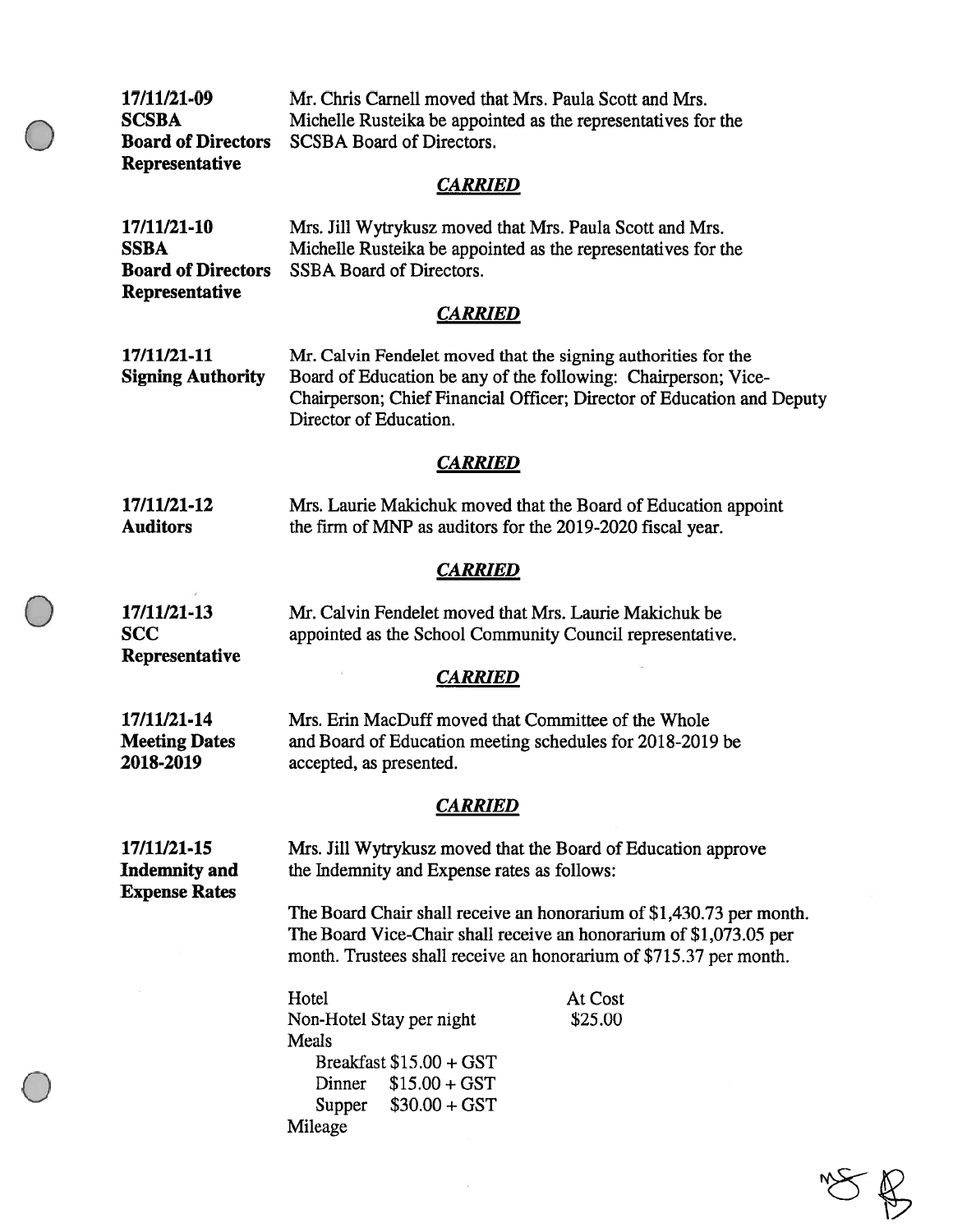The mileage per diem is <sup>a</sup> sliding scale based on the local retail price per litre of gas on the first day of the month. The mileage per diem would remain in place for the month. The rates would be as follows:

| <b>Price/Litre</b> | <b>Rate/Km</b> |
|--------------------|----------------|
| $$1.10$ or less    | \$.47          |
| \$1.15             | \$.48          |
| \$1.20             | \$.49          |
| \$1.25             | \$.50          |
| \$1.30             | \$.51          |
| \$1.35             | \$.52          |
| \$1.40             | \$.53          |
| \$1.45             | \$.54          |
| \$1.50             | \$.55          |

Technology Allowance rate of \$500/year.

Administration will be paid at the same rate for hotels, meals and mileage.

#### **CARRIED**

17/11/21-16 Mrs. Michelle Rusteika moved that the Board of Education 2017-2018 Annual approve the 2017-2018 Annual Report, pending minor Report changes made after Ministry of Education and Finance Format review and approval, as presented.

#### CARRIED

17/11/21-17 Mrs. Laurie Makichuk moved that the Board of Education approve **SCC Executive** the 2018-2019 SCC Executive, as presented.

#### **CARRIED**

17/11/21-18 Mrs. Jill Wytrykusz moved that the Board of Education approve 5CC Action Plans the 2018-2019 5CC Action Plans and Budgets, as presented. and Budgets

#### *CARRIED*

Board Audit Findings Letters

19/11/21-19 Mrs. Erin MacDuff moved that the Board of Education Audit Financial approve the August 31, 2018 Audited Financial Statements and Statements and Board Audit Findings Letter, as presented.

## CARRIED

19/11/21-20 Mr. Chris Carnell moved that the Board of Education Administrative allocate \$80,425 to the Administrative Building Reserve. Building Reserve

## CARRIED